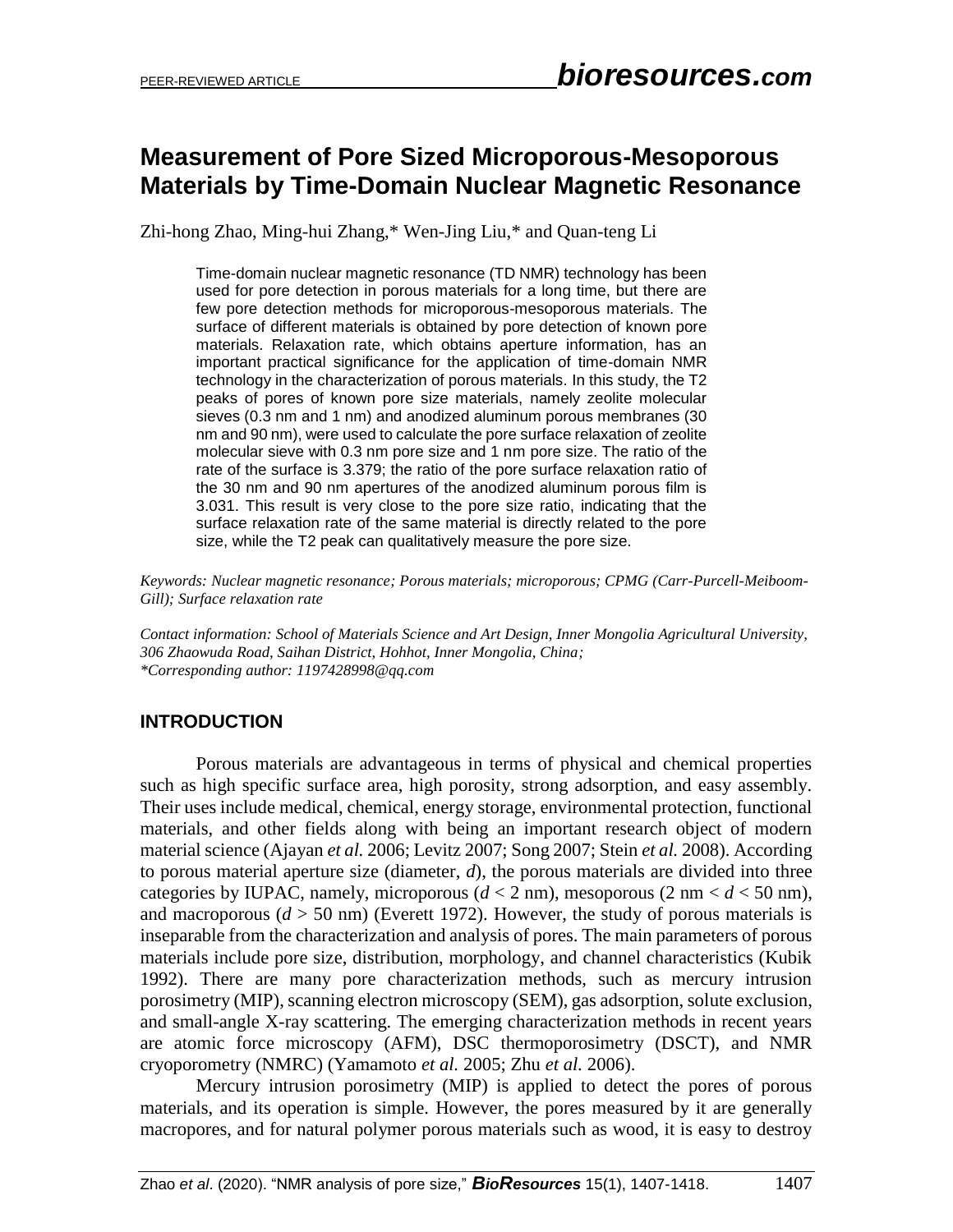some thin-wall cell pores in the process of mercury intrusion, resulting in inaccurate detection results (Roels *et al.* 2001; Moura *et al*.2005; Plötze and Niemz 2011).

Scanning electron microscopy can be used comprehensively to detect the porosity, pore size, morphology, and other information of porous materials. However, for the naturally formed polymer in porous substances, the preparation stage of the test sample may also destroy the original pore structure, and the sampling process may have rendered the detection information incomplete due to natural polymers pore inhomogeneity (Bolton *et al.* 1988; Wallström and Lindberg 1999).

Gas adsorption is the most commonly used characterization method for pore detection at this stage. It detects the pore size and distribution, pore morphology, and specific surface area of the material. This method usually uses nitrogen adsorption. For smaller pores, argon or krypton is also used. The slow detection speed of the sample usually takes dozens of hours and the material needs to be dry, while moisture is an important component or medium of many natural polymer materials. The gas adsorption method usually characterizes only the open pores. Wood-based porous materials and biomass porous media produce closed pores during the process of absolute drying, which can lead to a decrease in the accuracy of the characterization of porous materials by gas adsorption. Hence, it is not easily applied to biological porous materials because water is an essential part of the porous structure (Westermarck 2000; Topgaard and Söderman 2002; Papadopoulos *et al.* 2003; Jia *et al.* 2007).

The solute exclusion method involves water-saturated porous materials immersed in a solution of probe molecules that can reach equilibrium with the solution. Probe molecules enter the macropores of the porous materials and if they are small enough, they can penetrate the mesoporous. When probes enter the pores of probe molecules, they replace the water in them, which then dilutes the bulk probe solution remaining outside of the materials. The decrease in concentration of the probe solution is a measure of the pore volume of the porous materials (Telkki *et al.* 2013). However, the probe objects penetrate the porous materials in the manner of diffusion and cannot enter the micropores, which are smaller than the probe objects. Using probe molecules of different sizes, it is possible to obtain data for the pore size distribution of the materials (Hill 2006; Walker 2006). Most of these studies report a maximum size for swollen cell wall micropores in the region of approximately 2 to 4 nm (Hill 2006; Walker 2006).

Small-angle X-ray scattering (SAXS) is commonly used to characterize microporous materials, which is the degree of regularity of pore arrangement of mesoporous materials. The detection range for pores is 2 to 200 nm. However, because this method is greatly affected by the structure of the sample, the characterization of pore size and distribution, pore structure, and specific surface area is not completely accurate (Gindl *et al.* 2003; Furuno *et al.* 2004; Gierling *et al.* 2005; Jeremic and Cooper 2009; Xu *et al.* 2013).

Atomic force microscopy (AFM) is a new pore characterization method, which can reflect microscopic information such as the pore size and morphology of the sample. It provides the three-dimensional morphology of the sample and does not require special treatment. It is recommended for testing in a variety of environments. However, atomic force microscopy has higher requirements for the flatness of the sample and the needle tip of the instrument. The imaging range is small, which still has limitations in the detection of porous materials with uneven pores (Notley and Wagberg 2005; Wang and Liu 2006).

DSC thermoporosimetry (DSCT) uses water as the medium and is based on the principle that the lower pressure at the inner surface of the pore bending in the porous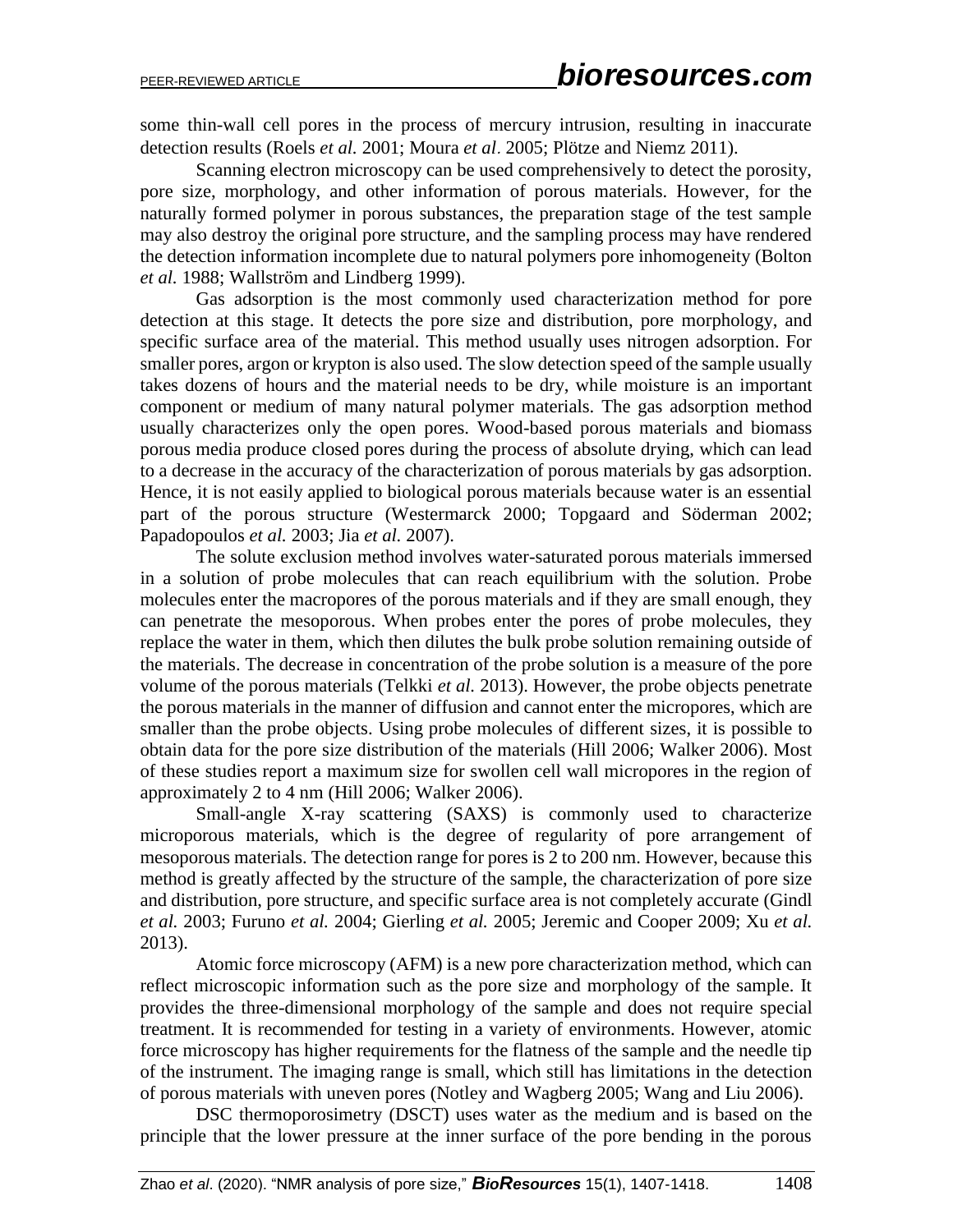material leads to the lower melting temperature of the ice crystal in the capillary. The relationship between the temperature reduction and the pore diameter is calculated by the Gibbs-Thomson equation. This method can obtain the porosity, pore size and distribution, pore morphology, pore volume, and other information of the material as well as achieve the measurement of the closed pore (Jiang *et al.* 2012a, 2012b, 2013). The sample preparation method is simple, and the degree of pore damage is small (Cavallaro *et al.* 2013). However, this method has higher requirements for temperature control equipment and measurement accuracy when studying water status in wood pores by DSC, which is expressed by the percentage of water content (Nakamura *et al.* 1981; Park *et al.* 2006). The pore characterization methods mentioned above have high requirements in sample preparation, detection conditions, *etc.*, and there are still many deficiencies in the detection of natural polymers in porous materials.

Nuclear magnetic resonance is a non-destructive and fast pore characterization method in the study of porous media. In other words, the determination of pore structure by NMR is widely used in oil field exploration, finding underground water resources, crude oil structure analysis, three-dimensional structure analysis, and measurement of protein in food. Great progress has been made especially in the study of solid porous media such as soil and rock. NMR reflects pore information by measuring the NMR signal of a fluid in a porous medium. NMR signals mainly include relaxation time and free induction decay signals (Pauli *et al.* 2005). The signal attenuation rate is different when T2 is measured by NMR, because the fluid in porous material is affected by external binding conditions such as pore, pore surface, capillary, *etc.* A smaller pore diameter results in faster signal attenuation. The use of NMR T2 signal to study the pore structure of porous materials has begun to be applied in many fields such as geology, materials, food, and biomaterials. Li Haibo *et al.* (2008) compared and analyzed the mercury intrusion data and T2 distribution of the core. The distribution of the core pore radius obtained by the T2 distribution spectrum correlated with the pore throat radius distribution obtained by the mercury intrusion method. Halperin (1994) used a time-domain NMR to observe the microstructure evolution of mud hydration. The total surface area and pore size distribution during mud hydration was obtained through the T2 distribution. Wang and Wang (2013) determined the pore size distribution of the gel filtration medium by the time-domain NMR, which confirmed the feasibility of the method. Teng *et al.* (2014) studied the development of the water state in lignite by low temperature drying and an obtained time domain NMR to continuously monitor the change of water and pore size distribution in lignite without damage. Zhao *et al.* (2006) studied the conversion method and corresponding relationship between the nuclear magnetic resonance T2 distribution of tight sandstone reservoirs and the pore-throat distribution obtained by the capillary pressure curve from mercury intrusion. Zhao obtained a close correlation between them. It is effective to use the T2 distribution to evaluate the pore throat radius distribution of tight sandstone reservoirs (Zhao *et al.* 2006).

Magnetic resonance imaging (MRI) is representative of modern three-dimensional characterization technology. Its advantage lies in its ability to quantify the internal space of the measured substance, but its technical bottleneck has two aspects. First, the resolution of MRI imaging cannot achieve the standard that can be effectively utilized by image analysis software at this stage. This disadvantage affects the application of MRI in the characterization of porous materials. Second, the water content of the substance to be tested has certain requirements, and there are limitations in dynamically monitoring the change of material moisture. These constraints affect the application of MRI in the characterization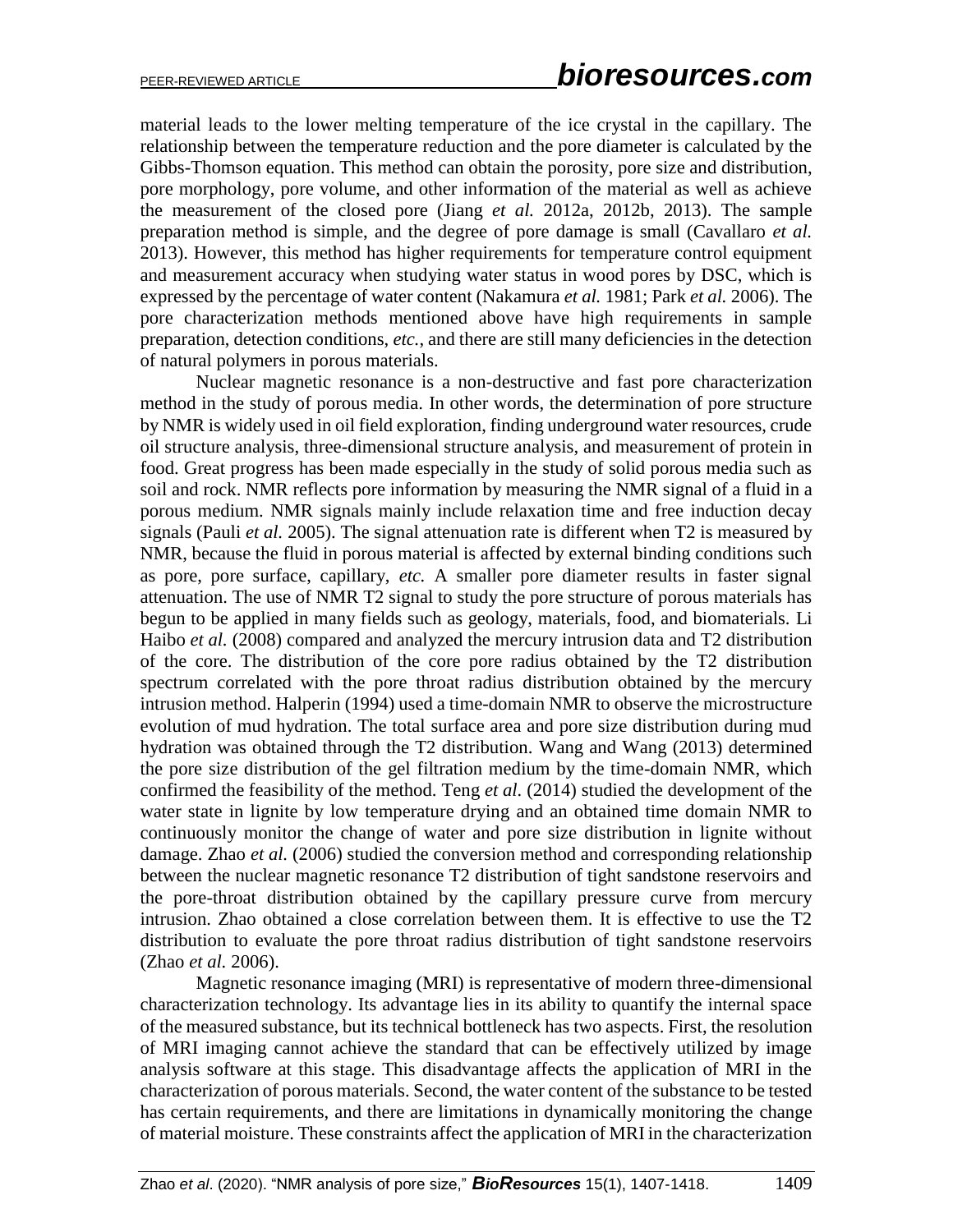of porous pores (Akoka *et al.* 1999; Bucur 2003; Telkki 2012).

Nuclear magnetic resonance cryoporometry (NMRC) establishes the relationship between the pore size and the freezing point of the water based on the Gibbs-Thomson equation. In other words, it reflects the pore information of the substance by measuring the different freezing points of the water in different pores. The NMRC method measures the signal returned by the freezed substance in the pore, while the DSC method measures the transient heat flow in phase transitions. The nuclear magnetic resonance technique is very sensitive in distinguishing solids from the liquids, so the measurement result has a high precision (Wang *et al.* 2012, 2013). This method has been used to study the saturation point and pore size distribution of wood fibers in nanoscale porous materials including pulp, membrane materials, and wood after thermal modification (Mitchell *et al.* 2008). It is currently unknown whether the expansion coefficient after water freezes in the pore in NMRC affects the testing results (Jackson and Makenna 1990).

In this study, nuclear magnetic resonance was used to study the pores of porous materials. The goal was to achieve a non-destructive and rapid method to determine the pore information of porous materials. A standard sample simulation method was used to determine the surface relaxivity of micropores, mesopores, and other pores. The calculation was used to simulate the pore information. The detection method is convenient and rapid because it does not require special treatment of the sample and can accurately describe pores such as micropores.

## **EXPERIMENTAL**

## **Materials and Equipment**

#### *Materials*

There are two kinds of hydrophilic substances to be tested for measuring the surface relaxation rate. The first one is zeolite molecular sieve. The zeolite molecular sieve has a single pore size and is hydrophilic (the zeolite molecular sieve with two pore sizes is selected). The pore diameters are 0.3 nm and 1 nm, respectively, labeled 3A and 13X, The selected zeolite molecular sieve is produced by China Henan Zhongbang Environmental Protection Technology Co., Ltd.; the second measured substance is anodized aluminum porous membrane (AAO). The aluminum porous membrane has a single pore size and the surface is lyophilic (selecting an anodized aluminum porous membrane of two pore sizes, pore diameters of 30 nm and 90 nm, respectively, depth of 60 μm, labeled AAO30 and AAO90, respectively).

#### *Equipment*

T2 measurements for each sample were performed using a Bruker Minispec MQ20NMR spectrometer (Bruker, Karlsruhe, Germany). The console operates at 19.95 MHz inside the magnet with a probe dead-time of  $4.5 \mu s$ . T2 measurements were performed using a CPMG (Carr-Purcell-Meiboom-Gill) sequence with 16 scans. The echo time of 0.2 ms was always used, and 300 echoes for the initial measurement were set. Depending on the specific data, data was analyzed using an Origin Pro 9.1 (version 91E, Origin Lab Corporation, Northampton, MA, USA). T2 decay curves were fitted using a third/second/first order exponential decay function.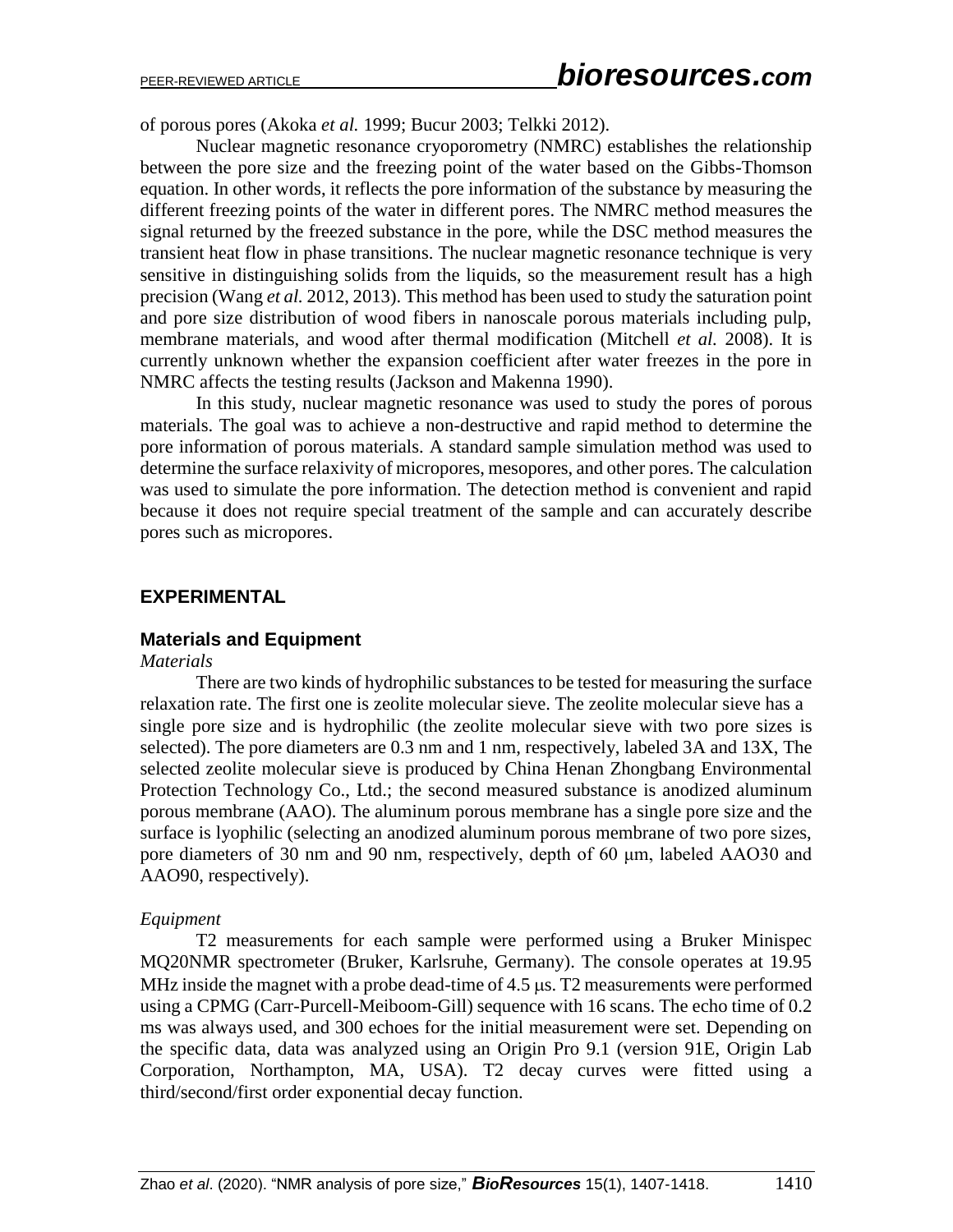#### **Theory and Methods**

*Theory*

According to the analysis of the relaxation mechanism of T2 NMR spectroscopy, the internal water relaxation mechanism of porous materials is mainly composed of three parts: a bulk relaxation rate, a surface relaxation rate, and a diffusion relaxation rate (Xiao 1998; Toumelin *et al.* 2007). Equation 1 is the formula for calculating the surface relaxation rate,

$$
1 \div T2 = (1 \div T2_B) + (1 \div T2_s) + (D(\gamma GT_E)^2 \div 12)
$$
 (1)

where *T2* is the total relaxation time;  $T2_B$  is the relaxation time for water in the pores that is not in contact with the inner wall surface of the pores; and *T2<sup>s</sup>* is the relaxation time of water in the pores in contact with the inner surface of the pores.  $D(\gamma GT_E)^2$  is the relaxivity of water at the pore surface.

Under normal conditions, the solid-liquid interface interaction near the pore surface can significantly accelerate the relaxation process of water in the pore, while the relaxation efficacy of bulk water in the pore is much lower so the pore surface water provides the main *T2* relaxation contribution. *T2B* is negligible (Deng 2010; Li *et al.* 2015). In addition, *D* is the water diffusivity in air strikes. Usually, the diffusivity of freely moving water at room temperature is approximately 210 to 3 cm<sup>2</sup> / s (Zhao 2010), and the water diffusivity in the pores is much smaller. The parameter  $\gamma$  is the proton gyromagnetic ratio 267.52 MHz/T, G is the external magnetic field gradient, and  $T_E$  is the callback time. When the external magnetic field is relatively uniform ( $G \approx 0$  G s/cm),  $D(\gamma GT_E)^2$  is negligible. Eq. 1 can therefore be simplified to Eq. 2.

$$
1 \div T2 \approx 1 \div T2_s \tag{2}
$$

Equation 3 describes surface relaxation,

$$
1 \div T2_s = \rho (S - V) \tag{3}
$$

where  $\rho$  is the pore surface relaxivity, *S* is the pore surface area, and *V* is the pore volume.

Equation 4 describes *T2* of the moisture in the pore,

$$
1 \div T2 = \rho \left( S \div V \right) = \rho \left( F_s \div r \right) \tag{4}
$$

where *r* is the pore radius and *FS* is the form factor, which is generally for spherical pores  $(F<sub>S</sub> = 3)$ . For cylindrical pores,  $F<sub>S</sub> = 2$  (Mao *et al.* 2005). Both the zeolite and AAO porous membranes in this study are cylindrical pores, resulting in Eq. 5,

$$
T2 = d \div 4\rho \tag{5}
$$

where *d* is the pore diameter.

Generally, the surface relaxation occurs on the solid-liquid contact surface and under the ideal fast diffusion limit conditions, *i.e.*, the pores are very small and the surface relaxation is very slow, so that the molecules can travel to and from the pores several times during relaxation (Bin 2014). According to the formula, the surface relaxation rate of the sample can be calculated.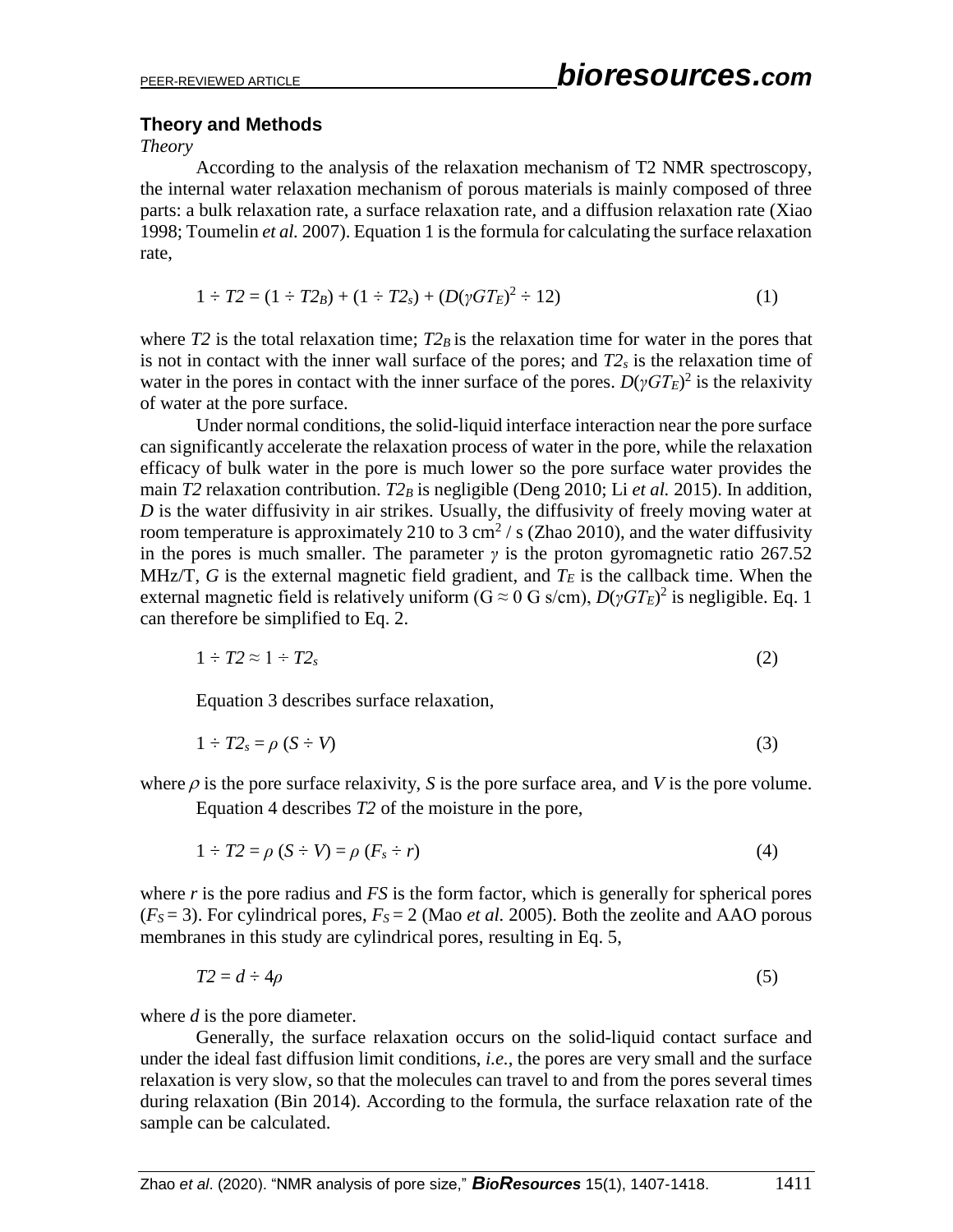Provencher (1982) developed a linear integral equation inversion software (CONTIN). In this paper, CONTIN software was used with the Bruker time domain NMR analyzer to invert the *T2* data. Among them, peaks represent states of water, and the sum of the signal amplitudes covered by the peaks represent the relative content of water in this state. The abscissa of the highest point of the peak corresponds to the mean relaxation time of water in this state.

#### *Methods*

The molecular sieve was put into a beaker to absorb water for 24 h to confirm its water saturation, and the molecular sieve was taken out of the water. The molecular sieve was wiped dry of surface moisture, put it into the test tube, and the time domain nuclear magnetic resonance spectrometer was used to determine *T2*. The scan times of the time CPMG pulse sequence used for the  $T2$  measurement was 8, cycle delay time was 2 s,  $\tau$ (half echo time) was 0.2 ms, and the echo number was 300.

AAO porous membrane was immersed into distilled water, to allow the surface to bubble for 1 h. The surface moisture was removed, and the membrane was placed at the bottom of test tube. *T2* was collected and the parameter setting in the test was the same as the test parameter of the molecular sieve sample.

The natural mica sheet was placed in a beaker to absorb water for 24 h to determine its water absorption saturation. The mica sheet was taken out from the water to wipe dry the surface moisture, put it into a test tube, and *T2* was determined with a time-domain nuclear magnetic resonance spectrometer. The parameter setting in the test was the same as the test parameters of the molecular sieve and the AAO porous membrane sample. After the detection, the T2 distribution of moisture was obtained by the inversion of the T2 data collected using the CONTIN algorithm, and then the pore size analysis can be performed.

The zeolite samples (0.3 nm *versus* 1 nm), AAO porous membranes (30 nm *versus* 90 nm), and natural mica sheets in the previous step were subjected to an absolute drying treatment, respectively. The pore size of the dried sample was measured by nitrogen adsorption and the BET analysis result was obtained. The *T2* results measured by the timedomain NMR were compared with those by nitrogen adsorption.

## **RESULTS AND DISCUSSION**

Figure 1 shows the time-domain NMR *T2* spectra measured under water-absorbing saturated conditions for 3A (pore size of 0.3 nm) molecular sieve sample, 13X (pore size of 1 nm) molecular sieve sample, AAO (30) (pore size of 30 nm) anodic aluminum oxide porous membrane sample, and AAO (90) (pore size of 90 nm) anodic aluminum oxide porous membrane sample. The inversion data of the *T2* spectrum was obtained through the inversion of CONTIN software. A double exponential fit was performed on the data after inversion by Origin software to obtain the T2 spectrum. Since the sample is a single pore material, there is only one peak in this T2 spectrum

The *T2* spectrum of the 3A sample in Fig. 1a had a peak apex at a position of approximately 0.3 ms. The *T2* spectrum of the 13X sample in Fig. 1b had a peak apex at a position of approximately 1 ms. The *T2* spectrum of the AAO (30) sample had a peak apex at a position of approximately 3 ms. The *T2* spectrum of the AAO (90) sample has a peak apex at a position of approximately 9 ms. Table 1 shows the data presentation of the peak apex in the 8 *T2* spectra of the four test samples. The reliability of the experiment was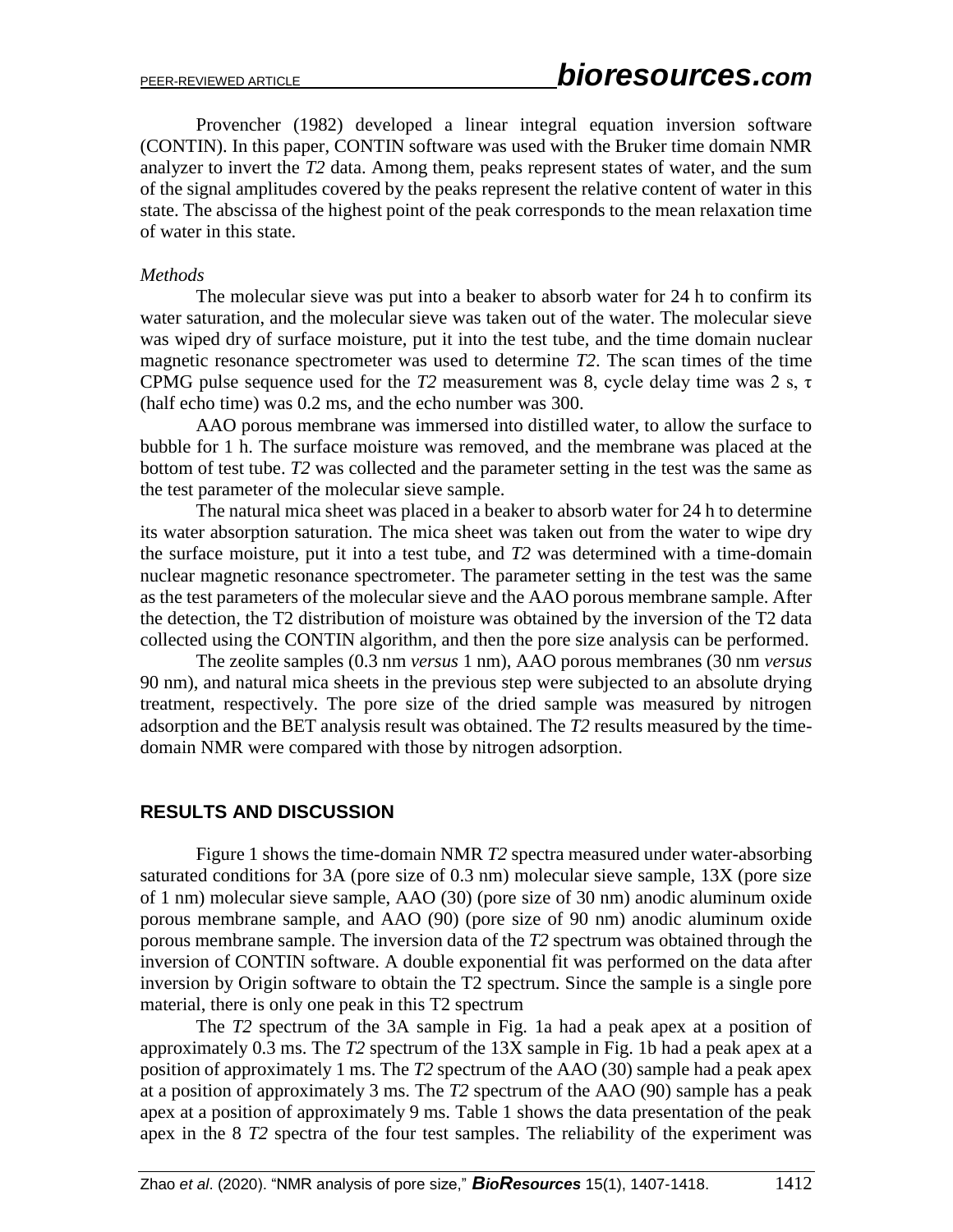increased by averaging the values of all 8 measurements. In Table 2 the surface relaxivity was obtained by the average calculation of the *T2* peak apex of the sample in Table 2, which was calculated using Eqs. 1 through 5.



**Fig. 1.** The T2 spectrum after water absorption saturation of (a) 3A (0.3 nm), (b) 13x (1 nm), (c) AAO30 (30 nm), and (d) AAO90 (90 nm) molecular sieves. The spectra were inverted with CONTIN software and fitted with ORIGIN software.

The obtained surface relaxations were  $3Ap = 0.218$  nm/ms,  $13Xp = 0.2159$  nm/ms,  $AAO30\rho = 2.471$  nm/ms, and  $AAO90\rho = 2.497$  nm/ms. For 13X zeolite / 3A zeolite, the relaxation time ratio of T2 peak apex was 3.379, and for AAO90 / AAO30, the relaxation time ratio of T2 peak apex was 3.031. The actual pore ratios of the samples were 3.334 for 13X / 3A and 3.000 for AAO90 / AAO30. Comparing the pore diameter calculated from the T2 spectrum with the actual pore diameter of the sample, it can be found that the results of the two were within an acceptable range, which indicates that the pore size result reflected by the relaxation time of the T2 spectrum can be used as a pore size detection method.

Table 2 shows that the surface relaxation rates of the same type of zeolite materials were basically the same, but the surface relaxation rates of different materials are very different due to the different adsorption forces of the inner walls of the pores on the liquid. Surface relaxation between identical materials is affected by pore size; smaller pores result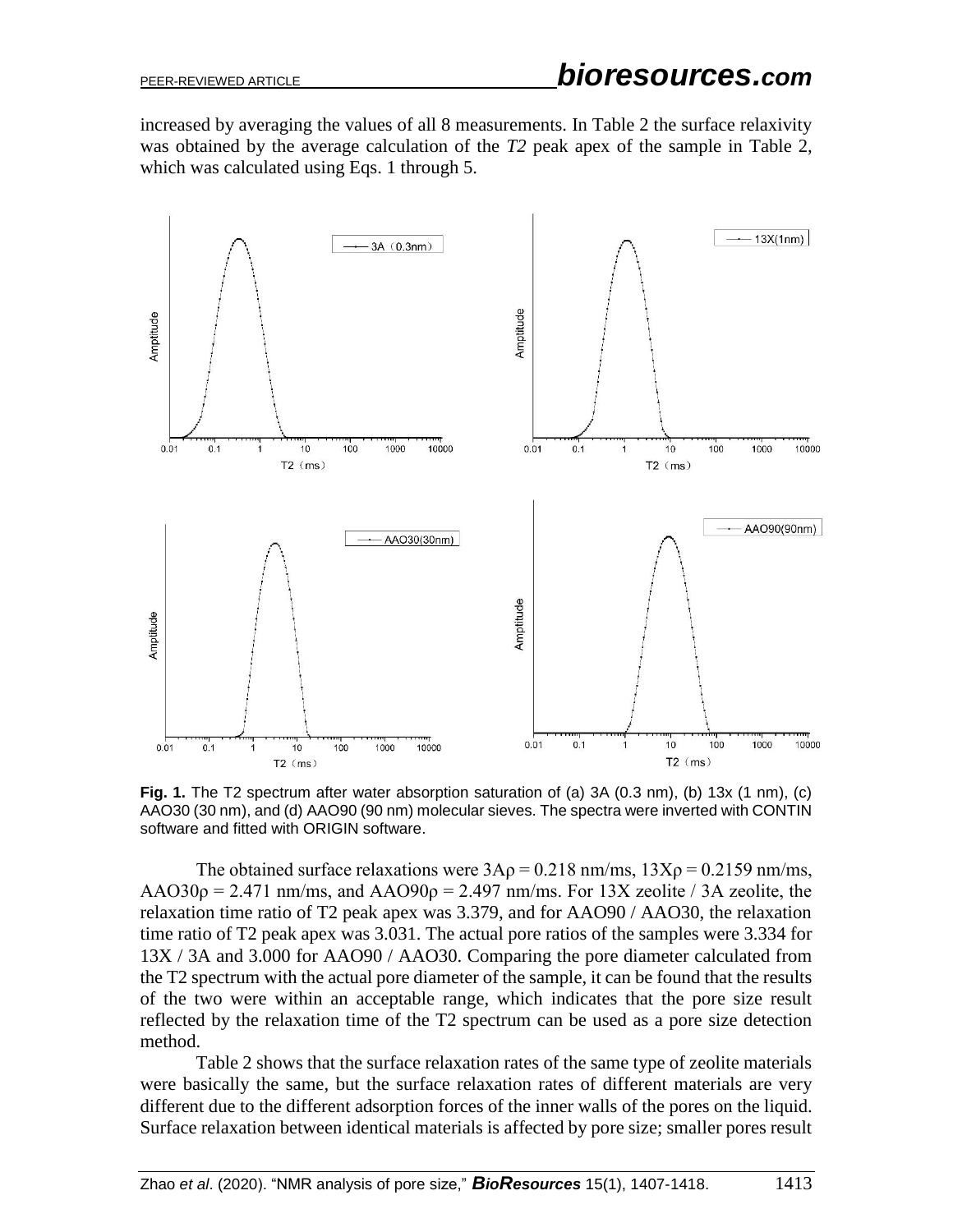in larger surface relaxation rates. This shows that the T2 spectrum can reflect the pore size of the material and is related to the relaxation rate of the material.

| Number of<br>measurements | 3A (0.3 nm) | 13X(1 nm) | AAO30 (30 nm) | AAO90 (90 nm) |
|---------------------------|-------------|-----------|---------------|---------------|
|                           | 0.321       | 1.177     | 2.979         | 9.221         |
| 2                         | 0.372       | 1.056     | 3.169         | 9.207         |
| 3                         | 0.403       | 1.198     | 2.979         | 9.023         |
|                           | 0.321       | 1.193     | 2.813         | 9.165         |
| 5                         | 0.292       | 1.127     | 3.185         | 8.996         |
| 6                         | 0.313       | 1.212     | 2.851         | 9.207         |
|                           | 0.322       | 1.131     | 3.147         | 9.09          |
| 8                         | 0.398       | 1.173     | 2.911         | 8.928         |

**Table 1.** Peak Top Values of Spectrum

| <b>Table 2.</b> Average Value of T2 Apex, Surface Relaxivity, Proportion of T2 Peak |  |  |  |
|-------------------------------------------------------------------------------------|--|--|--|
| Apex, and Proportion of Pore Size                                                   |  |  |  |

| Sample Name                | The Average<br>Value of T2 Peak<br>Apex | Surface<br>Relaxivity<br>(nm/ms) | Proportion of T2<br>Peak Apex | The Aperture<br>Ratio |  |
|----------------------------|-----------------------------------------|----------------------------------|-------------------------------|-----------------------|--|
| 3A (0.3 nm)                | 0.342                                   | 0.218                            | 3.379                         | 3.334                 |  |
| 13X(1 nm)                  | 1.158                                   | 0.2159                           |                               |                       |  |
| AAO30<br>$(30 \text{ nm})$ | 3.004                                   | 2.497                            | 3.031                         | 3.000                 |  |
| AAO90<br>$(90 \text{ nm})$ | 9.105                                   | 2.471                            |                               |                       |  |

## **CONCLUSIONS**

- 1. The surface relaxivity of the material is converted from the single pore size material. The surface relaxivity of zeolite and that of AAO porous membrane are quite different, but the surface relaxivity of the same material is the same. The surface relaxivity of the substance is related to its property and the size of pore. When the pore of the substance is a micropore, the smaller the pore is, the stronger the surface bondage received by the content is, and the faster the surface relaxivity occurs.
- 2. The zeolite molecular sieve material itself has strong water absorption characteristics, and the zeolite molecular sieve sample has a smaller pore size, which indicates that the pore inner surface of the zeolite molecular sieve sample has a stronger adsorption force with water, and the surface relaxation rate is related to the pore size. There is a strong relationship between adsorption strength, which is worthy of further discussion.
- 3. The pore size of porous materials can be calculated by the relationship between the *T2* spectrum and surface relaxivity. The proportion of the peak apex of the *T2* spectrum tends to be consistent with the proportion of pore size, which contributes greatly to the characterization of pore information of porous materials using TD NMR technology. The method of calculating the surface relaxation rate by *T2* spectrum calculation can be studied in depth, and thus becomes a method of pore characterization.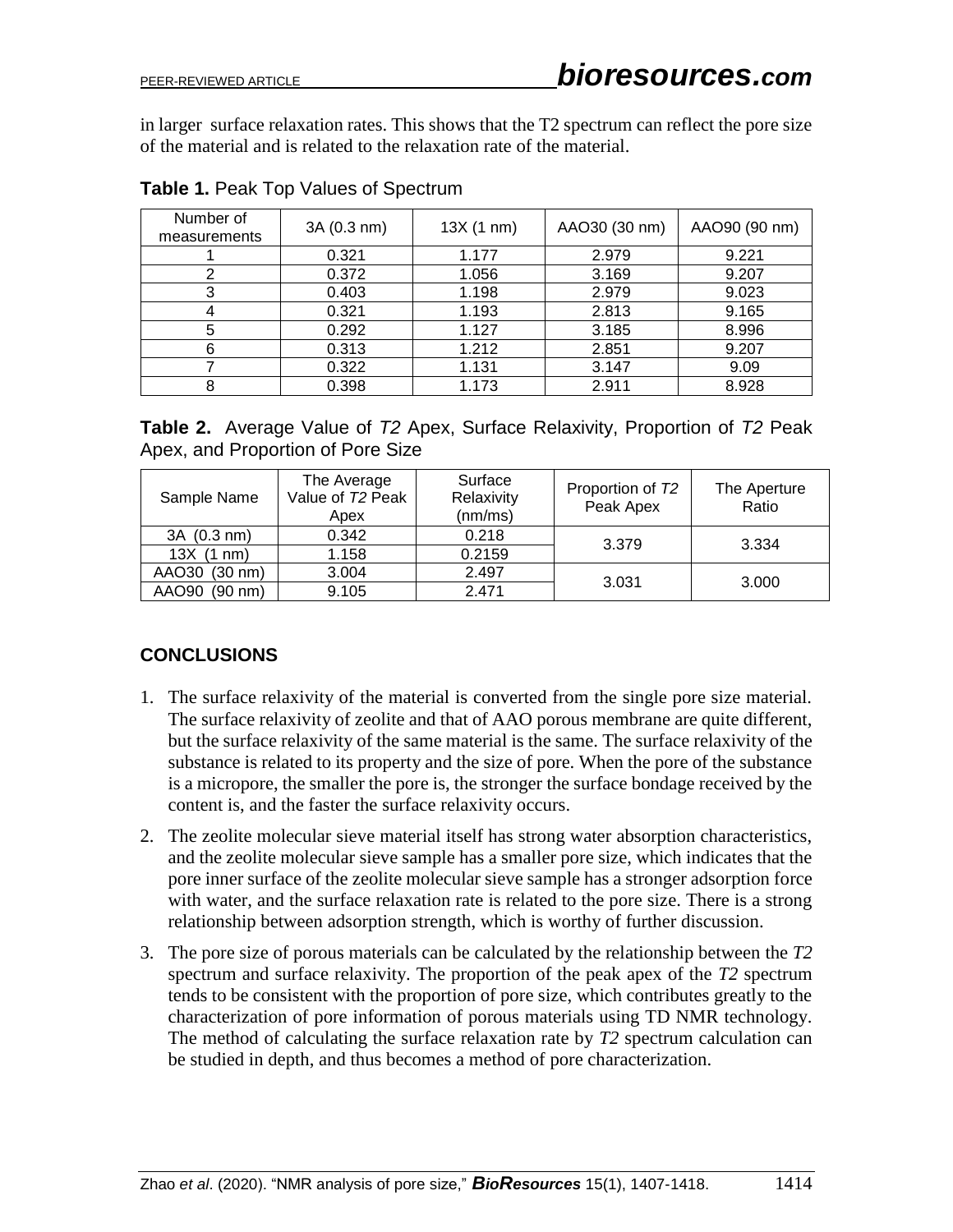## **ACKNOWLEDGMENTS**

This research is supported by the National Natural Science Foundation of China (31860185/C160301).

## **REFERENCES CITED**

- Ajayan, V., Toshiyuki, M., and Katsuhiko, A. (2006). "New families of mesoporous materials," *Science and Technology of Advanced Materials* 7(8), 753-771. DOI: 10.1016/j.stam.2006.10.007
- Akoka, S., Barantin, L., and Trierweiler, M. (1999). "Concentration measurement by proton NMR using the ERETIC method," *Analytical Biochemistry* 71(13), 2554- 2557. DOI: 10.1021/ac981422i
- Bin, F. (2014). *Dynamic Mechanical Properties and Microscopic Mechanism of Rock under Freezing and Thawing Cycles*, Central South University, Changsha, China.
- Bolton, A. J., Dinwoodie, J. M., and Davies, D. A. (1988). "The validity of the use of SEM/EDXA as a tool for the detection of UF resin penetration into wood cell walls of particleboard," *Wood Science Technology* 22(4), 345-356. DOI: 10.1007/BF00353324
- Bucur, V. (2003). *Nondestructive Characterization and Imaging of Wood*, Springer-Verlag, Berlin.
- Cavallaro, G., Donato, D. I., Lazzara, G., and Milioto, S. (2013). "Determining the selective impregnation of waterlogged archaeological woods with poly(ethylene) glycols mixtures by differential scanning calorimetry," *Journal of Thermal Analysis Calorimetry* 111(2), 1449-1455. DOI: 10.1007/s10973-012-2528-7
- Deng, K. (2010). *Nuclear Magnetic Resonance Logging Theory and Application*, China University of Petroleum Press, Dongying, China.
- Everett, D. H. (1972). "Manual of symbols and terminology for physicochemical quantities and units, Appendix II: Definitions, terminology and symbols in colloid and surface chemistry," *Pure and Applied Chemistry* 31(4), 577-638. DOI: [10.1351/pac197231040577](https://doi.org/10.1351/pac197231040577)
- Furuno, T., Imamura, Y., and Kajita, H. (2004). "The modification of wood by treatment with low molecular weight phenol-formaldehyde resin: A properties enhancement with neutralized phenolic-resin and resin penetration into wood cell walls," *Wood Science Technology* 37(5), 349-361. DOI: 10.1007/s00226-003-0176-6
- Gierling, N., Hansmann, C., Röder, T., Sixta, H., Gindl, W., and Wimmer, R. (2005). "Comparison of UV and confocal Raman microscopy to measure the melamineformaldehyde resin content within cell walls of impregnated spruce wood," *Holzforschung* 59(2), 210-213. DOI: 10.1515/HF.2005.033
- Gindl, W., Zargar-Yaghubi, F., and Wimmer, R. (2003). "Impregnation of softwood cell walls with melamine- formaldehyde resin," *Bioresources Technology* 87(3), 325-330. DOI: 10.1016/S0960-8524(02)00233-X
- Halperin, W. P., Jehng, J. Y., and Song, Y. Q. (1994). "Application of spin-spin relaxation to measurement of surface area and pore size distributions in a hydrating cement paste," *Magnetic Resonance Imaging* 12(2), 169. DOI: [10.1016/0730-](https://doi.org/10.1016/0730-725X(94)91509-1) [725X\(94\)91509-1](https://doi.org/10.1016/0730-725X(94)91509-1)
- He, Y., Mao, Z., Xiao, L., and Ren, X. J. (2013). "An improved method for evaluating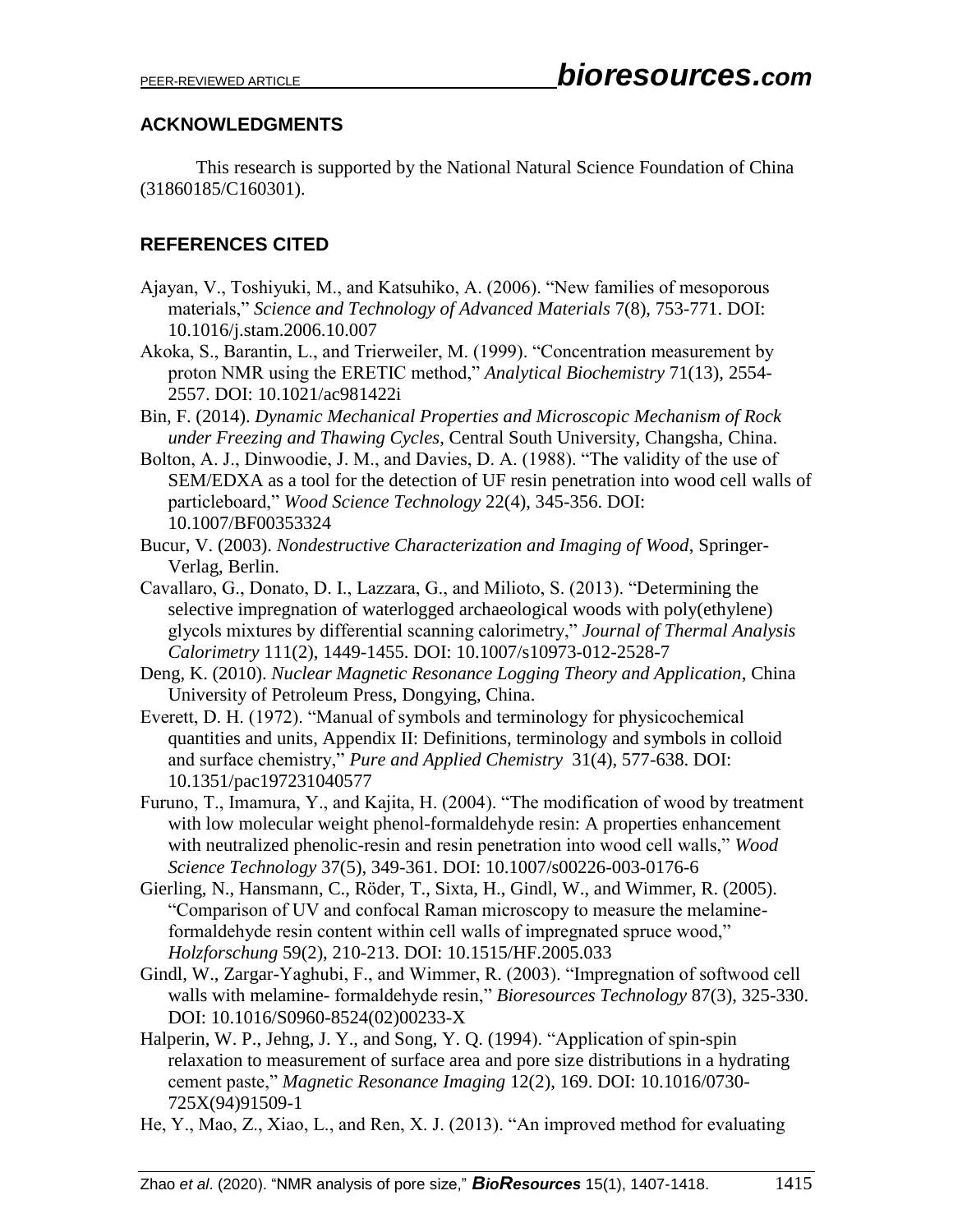rock pore size distribution by NMR T2 distribution," *Chinese Journal of Geophysics* (02). DOI: [10.1002/cjg2.668](https://doi.org/10.1002/cjg2.668)

- Hill, C. A. S. (2006). *Wood Modification: Chemical, Thermal and Other Processes*, John Wiley & Sons, Hoboken, NJ, USA.
- Jackson, C., and Makenna, G. B. (1990). "The melting behavior of organic materials confined in porous solids," *The Journal of Chemical Physics* 1990,93(12):9002. DOI: 10.1063/1.459240
- Jeremic, D., and Cooper, P. (2009). "PEG quantification and examination of molecular weight distribution in wood cell walls," *Wood Science Technology* 43(3-4), 317-329. DOI: 10.1007/s00226-008-0233-2
- Jia, X. T., He, W., and Zhang, X. D. (2007). "N<sub>2</sub> adsorption curve of meso-porous SiO<sub>2</sub>: A neglected characterization technique," *Materials Letters* 61, 4377. DOI: [10.1016/j.matlet.2007.02.006](https://doi.org/10.1016/j.matlet.2007.02.006)
- Jiang, Z., Deng, Z., and Zhang, N. (2012a). "The pore size method is used to characterize the pore structure of cement-based materials," *Journal of the Chinese Academy of Ceramics* 40(8), 1081-1087.
- Jiang, Z., Deng, Z., Yuan, Z., and Li, W. (2013). "Thermoporometry to characterize the structure of concrete pores at different ages," *Journal of Building Materials* 16(6), 1044-1048. DOI[:10.3969/j.issn.1007-9629.2013.06.021](http://dx.doi.org/10.3969/j.issn.1007-9629.2013.06.021)
- Jiang, Z., Zhang, N., and Yang, Z. (2012b). "Thermodynamic calculation model for characterizing pore structure of cement-based materials by thermowell method," *Journal of the Chinese Academy of Ceramics* 40(2), 194-199.
- Kubik, J. (1992). "Pore structure in dynamic behaviour of saturated materials," *Transport in Porous Media* 9(1-2), 15-24. DOI: 10.1007/BF01039622
- Levitz, P.T. (2007). "Toolbox for 3D imaging and modeling of porous media: Relationship with transport properties," *Cement and Concrete Research* 37(3), 351- 359. DOI: [10.1016/j.cemconres.2006.08.004](http://dx.doi.org/10.1016/j.cemconres.2006.08.004)
- Li, H., Zhu, J., and Guo, H. (2008). "Study on the method of NMR radius T2 spectrum conversion pore radius distribution," *Chinese Journal of Spectroscopy* 25(2), 273- 280.
- Li, X., Li, Y., Chen, C., Zhao, D., Wang, X., Zhao, L., Shi, H., Ma, G., and Su, Z. (2015). "Pore size analysis from low field NMR spin–spin relaxation measurements of porous microspheres," *Journal of Porous Materials* 22(1), 11-20. DOI: 10.1007/s10934-014- 9864-x
- Mitchell, J., Webber, B., and Strange, J. H. (2008). ["Nuclear magnetic resonance](http://kns.cnki.net/kcms/detail/detail.aspx?filename=SJES13012100717951&dbcode=SJES)  [cryoporometry,](http://kns.cnki.net/kcms/detail/detail.aspx?filename=SJES13012100717951&dbcode=SJES)" *Physics Reports* 461(1), 1-36. DOI: [10.1016/j.physrep.2008.02.001](https://doi.org/10.1016/j.physrep.2008.02.001)
- Moura, M. J., Ferreira, P., and Figueiredo, M. M. (2005). "Mercury intrusion porosimetry in pulp and paper technology," *Powder Technology* 160(2), 61-66. DOI: [10.1016/j.powtec.2005.08.033](https://doi.org/10.1016/j.powtec.2005.08.033)
- Nakamura, K., Hatakeyama, T., and Hatakeyama, H. (1981). *Studies on Bound Water of Cellulose by Differential Scanning Calorimetry*, University of the Philippines at Los Banos.
- Notley, S. M., and Wagberg, L. (2005). "Morphology of modified regenerated model cellulose II surfaces studied by atomic force microscopy: Effect of carboxymethylation and heat treatment," *Biomacromolecules* 6(3), 1586-1591. DOI: [10.1021/bm050005u](https://doi.org/10.1021/bm050005u)
- Papadopoulos, A. N., Hill, C. A. S., and Gkaraveli, A. (2003). ["Determination of surface](http://kns.cnki.net/kcms/detail/detail.aspx?filename=SSJD00000275226&dbcode=SSJD)  [area and pore volume of holocellulose and chemically modified wood flour using the](http://kns.cnki.net/kcms/detail/detail.aspx?filename=SSJD00000275226&dbcode=SSJD)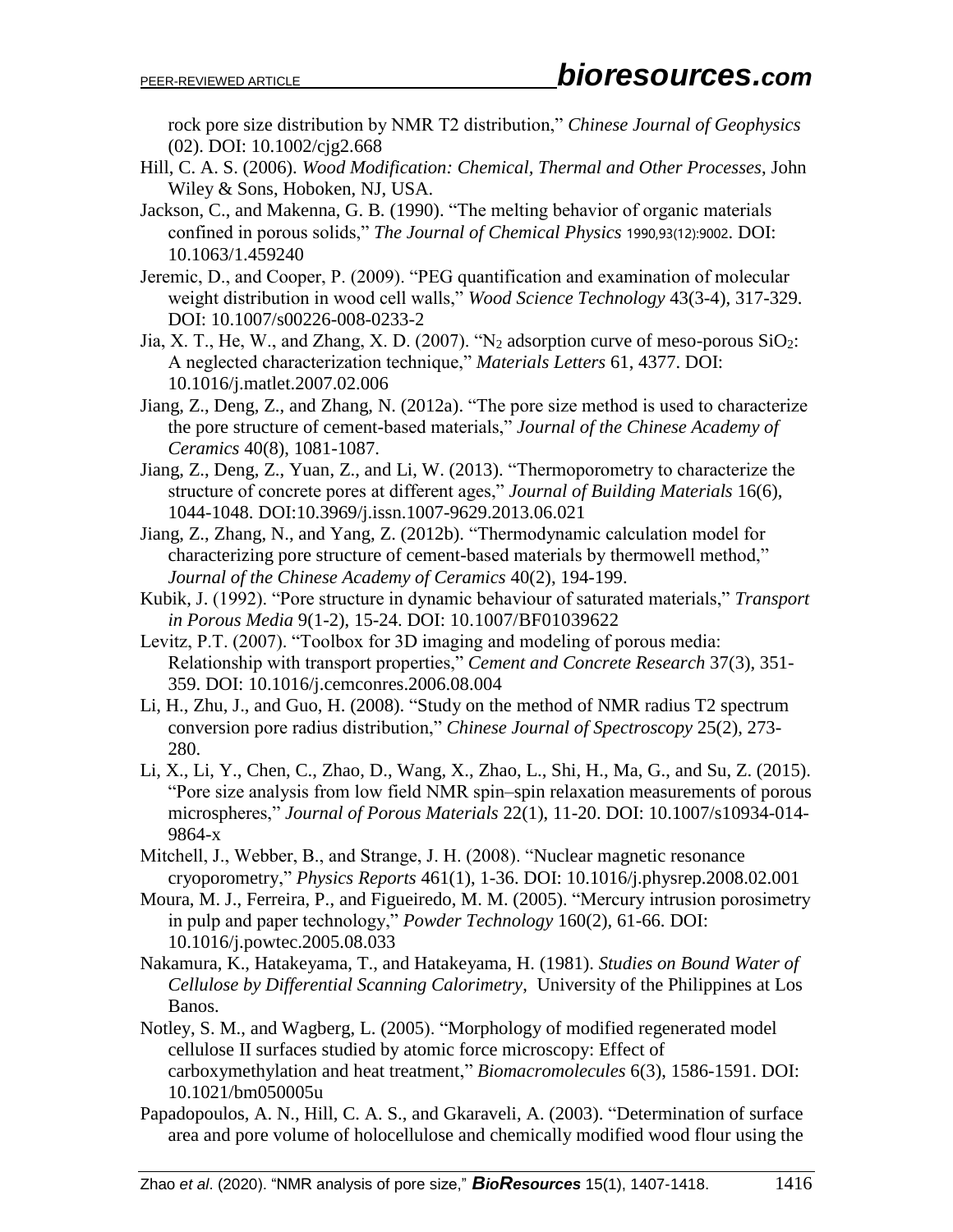[nitrogen adsorption technique,](http://kns.cnki.net/kcms/detail/detail.aspx?filename=SSJD00000275226&dbcode=SSJD)" *Holz als Roh- und Werkstoff* 61(6), 453-456. DOI: 10.1007/s00107-003-0430-5

- Park, S., Venditti, R. A., and Jameel, H. (2006). "Changes in pore size distribution during the drying of cellulose fibers as measured by differential scanning calorimetry," *Carbohydrate Polymers* 66(1), 97-103. DOI: [10.1016/j.carbpol.2006.02.026](https://doi.org/10.1016/j.carbpol.2006.02.026)
- Pauli, G.F., Jaki, B.U., and Lankin, D.C. (2005). "Quantitative 1H NMR: Development and potential of a method for natural products analysis," *Journal of Natural Products* 68(1), 133-149.. DOI: 10.1021/np0497301
- Plötze, M., and Niemz, P. (2011). "Porosity and pore size distribution of different wood types as determined by mercury intrusion porosimetry," *European Journal of Wood and Wood Products* 69(4), 649-657. DOI: [10.1007/s00107-010-0504-0](http://dx.doi.org/10.1007/s00107-010-0504-0)
- Provencher, S. W. (1982). "CONTIN: A general purpose constrained regularization program for inverting noisy linear algebraic and integral equations," *Computer Physics Communications* 27(3), 229-242. DOI: 10.1016/0010-4655(82)90174-6
- Roels, S., Elsen, J., Carmeliet, J., and Hens, H. (2001). "Characterization of pore structure by combining mercury porosimetry and micrography," *Materials and Structures* 34(3), 76-82. DOI: 10.1007/BF02481555
- Song, Y. Q. (2007). "Novel NMR techniques for porous media research," *Cement and Concrete Research* 37, 325. DOI: [10.1016/j.cemconres.2006.02.013](https://doi.org/10.1016/j.cemconres.2006.02.013)
- Stein, A., Wang, Z. Y., and Fierke, M. A. (2008). "Functionalization of porous carbon materials with designed pore architecture," *Advanced Materials* 20, 1. DOI: [10.1002/adma.200801492](https://doi.org/10.1002/adma.200801492)
- Telkki, V. V. (2012). "Wood characterization by NMR and MRI of fluids," *eMagRes* (1), 215-222. DOI: [10.1002/9780470034590.emrstm1298](https://doi.org/10.1002/9780470034590.emrstm1298)
- Telkki, V. V., Yliniemi, M., and Jokisaari, J. (2013). "Moisture in softwoods: Fiber saturation point, hydroxyl site content, and the amount of micropores as determined from NMR relaxation time distributions," *Holzforschung* 67(3), 291-300. DOI: 10.1515/hf-2012-0057
- Teng, Y., Lian, S., and Song, T. (2014). "Change of relaxation time and pore structure during in situ low temperature drying of Shengli lignite based on -1H-NMR [J]," *Chinese Journal of Coal* (12): 2525-2530.
- Topgaard, D., and Soderman, O. (2002). "Self-diffusion of nonfreezing water in porous carbohydrate polymer systems studied with nuclear magnetic resonance," *Biophysical Journal* 83(6), 3596-3606. DOI: [10.1016/S0006-3495\(02\)75360-5](https://doi.org/10.1016/S0006-3495(02)75360-5)
- Toumelin, E., Torres-Verdín, C., Boqin, S., and Dunn, K. J. (2007). "Random-walk technique for simulating NMR measurements and 2D NMR maps of porous media with relaxing and permeable boundaries," *Journal of Magnetic Resonance* 188(1), 83- 96. DOI: [10.1016/j.jmr.2007.05.024](https://doi.org/10.1016/j.jmr.2007.05.024)
- Walker, J. C. F. (2006). "Chapter 3: Water in wood," in: *Primary Wood Processing Principles and Practice* (2nd ed.), Springer, Berlin, pp. 69-74.
- Wallström, L., and Lindberg, K. A. H. (1999). "Measurement of cell wall penetration in wood of water-based chemicals using SEM/EDS and STEM/EDS technique," *Wood Science Technology* 33(2), 111-122. DOI: 10.1007/s002260050103
- Wang, X., and Liu, J. (2006). "The application of atomic force microscopy in wood science research," *World Forestry Research* 19(1), 38-41. DOI: 10.3969/j.issn.1001- 4241.2006.01.009
- Wang, Z., and Wang, W. (2013). "The principle and application of nuclear magnetic resonance freezing method are briefly described," *Materials Review* 27(1), 129-133.